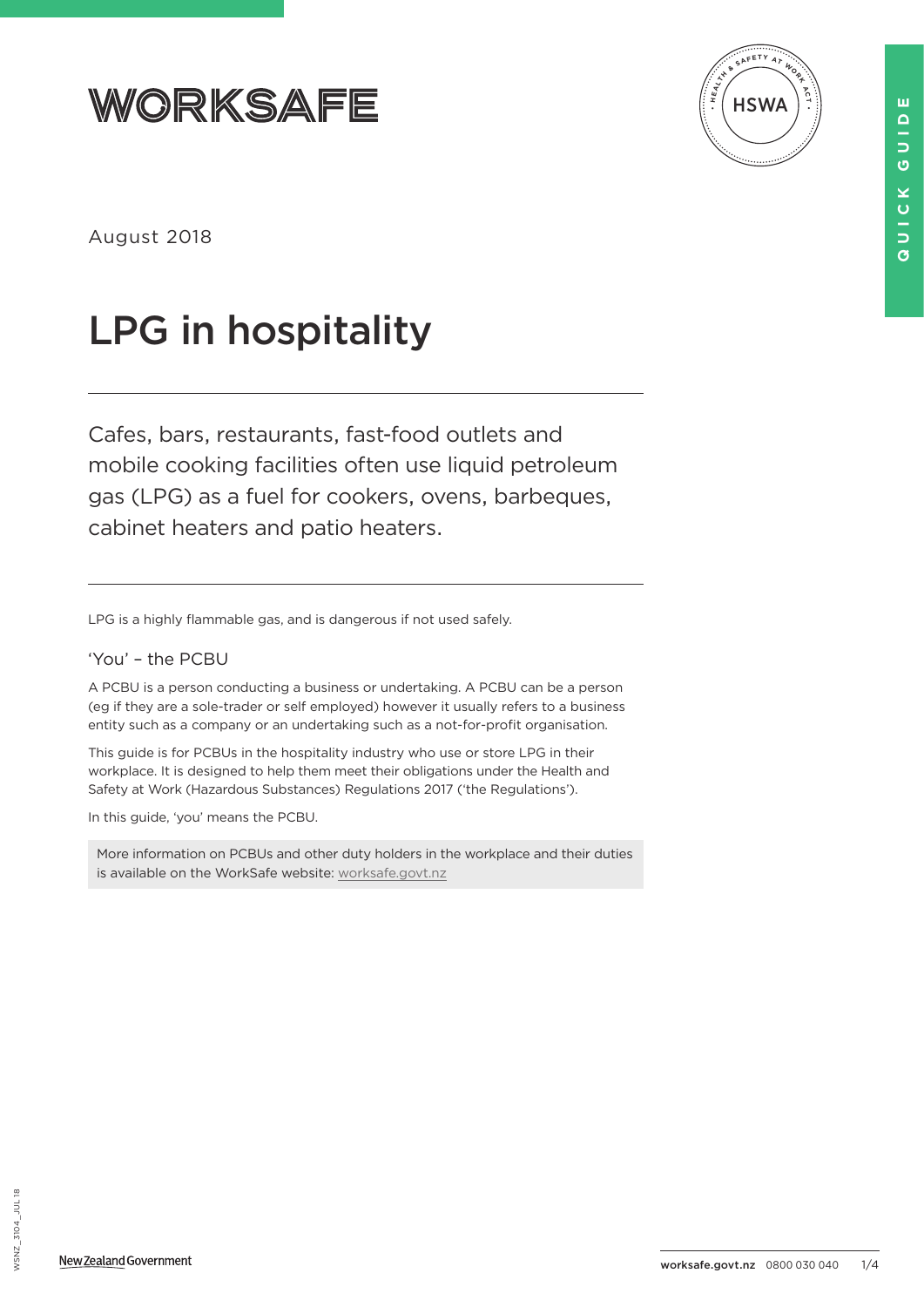#### **What does the law say?**

# Your obligations around LPG safety

The Regulations set out specific controls (rules) for safely using and storing LPG. If you use LPG you must:



have a 2 kg dry chemical **fire extinguisher'** on hand if there is more than 50 kg of LPG present on site.



have signs showing LPG is present if you have more than 50 kg stored inside, or more than 250 kg outdoors.

Signs must be located correctly, easy to understand and made from durable materials and show that LPG is flammable. Don't put signs where they may be hidden (eg beside doors or gates that cover the sign when the doors or gates are opened).



have a first aid kit available and trained first aiders on site in case of an emergency. For more information on deciding how many trained first aiders you need, and what equipment and facilities you need to provide your workers, see our fact sheet *First aid*.



make sure that everyone in the workplace has the information, training, instruction or supervision they need to use LPG safely. This means they need to:

- be aware of the hazards
- know what control measures are in place to reduce the risks caused by LPG
- know how to safely use, handle and store of LPG, and
- know what to do in an emergency.



keep your cylinders secured from unauthorised persons. You can secure your cylinders in a cage, within a fenced perimeter, or in a way that the cylinders can only be disconnected by using a tool such as a spanner. Cylinders also need to be kept away from ignition or heat sources.

Make sure your cylinders are stable to prevent them from falling over.

Some controls such as the requirement to train your workers, or labelling your substances apply to all hazardous substances. Other controls vary depending on the amount of LPG you hold in your workplace. Use the [Hazardous Substances](https://hazardoussubstances.govt.nz/calculator)  [Calculator](https://hazardoussubstances.govt.nz/calculator) to help you determine what controls you need to apply.

<sup>1</sup> If there is no fire extinguisher on site, you must have a hydrant system with a 20 mm hose with a spray nozzle, which is long enough so that the water can reach all sides of the LPG containers.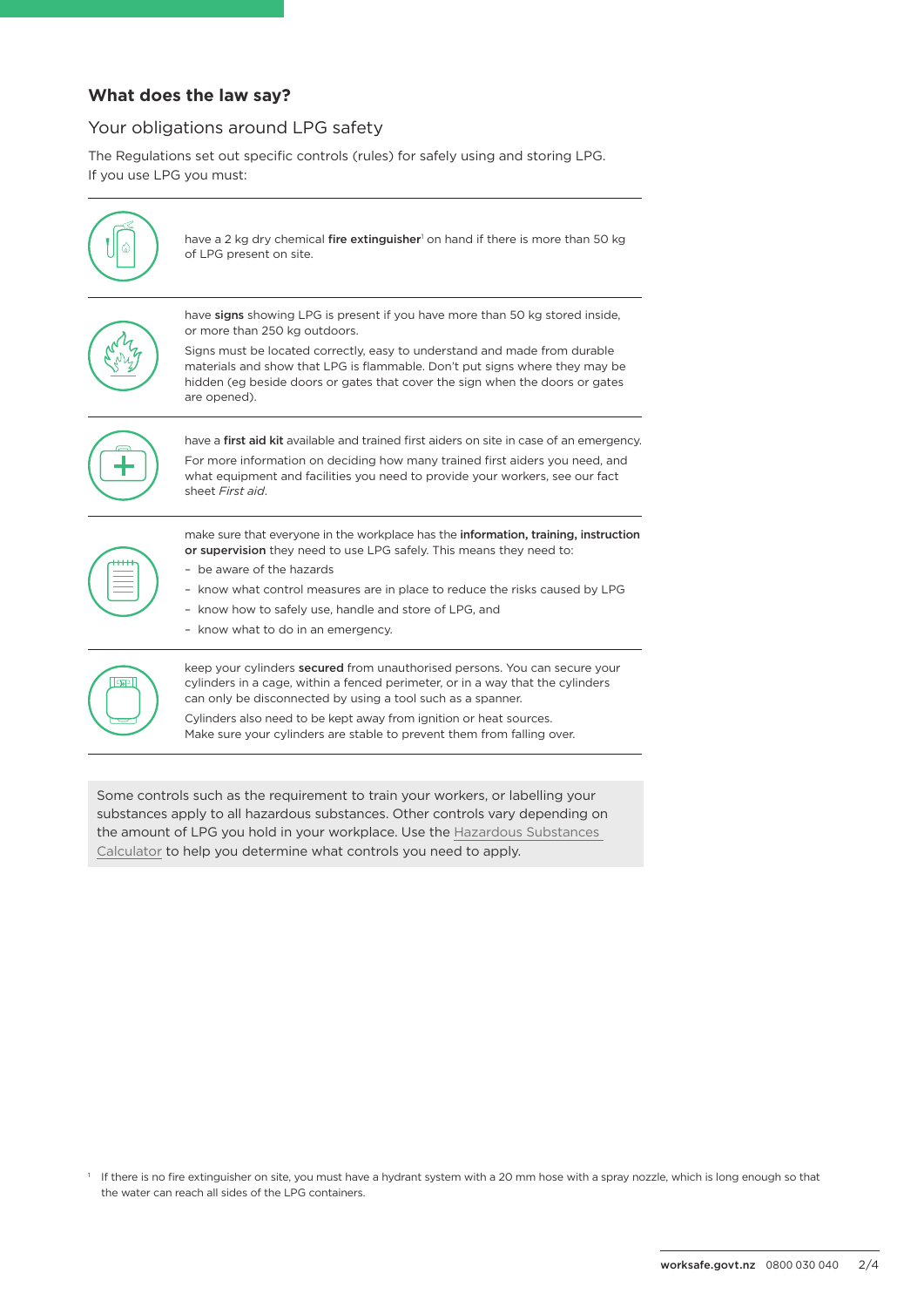# **Storing LPG**

## How much LPG can I store?

Cafes, bars and restaurants that occupy a standalone building must not have more than 10 kg of LPG per 10 square metres of indoor floor area, up to maximum of 100 kg.

Each cylinder must be no more than 10 kg in volume.

Where the building is attached to another occupied building a maximum of 20 kg of LPG can be located indoors.

If you have more than 100 kg of LPG on site, this must be stored outside.



#### Safe use of LPG in market stalls

If you own or operate a market stall and use LPG in cylinders, we recommend you follow these basic rules to keep your site safe:

- store and connect your cylinder outside your tent or marquee
- don't store more than a day's supply of LPG on site
- always use your cylinder in a vertical position, unless it has been specifically designed to be used otherwise
- remove the cylinder from the appliance when not in use
- connect service and reserve cylinders through an automatic changeover device, so that the reserve cylinder is activated when the LPG supply in the service cylinder runs out
- get a gas fitter to check your barbecues and grill appliances are safe to prevent workers at the stall and members of the public from injury
- keep a 2 kg dry chemical fire extinguisher in your stall.